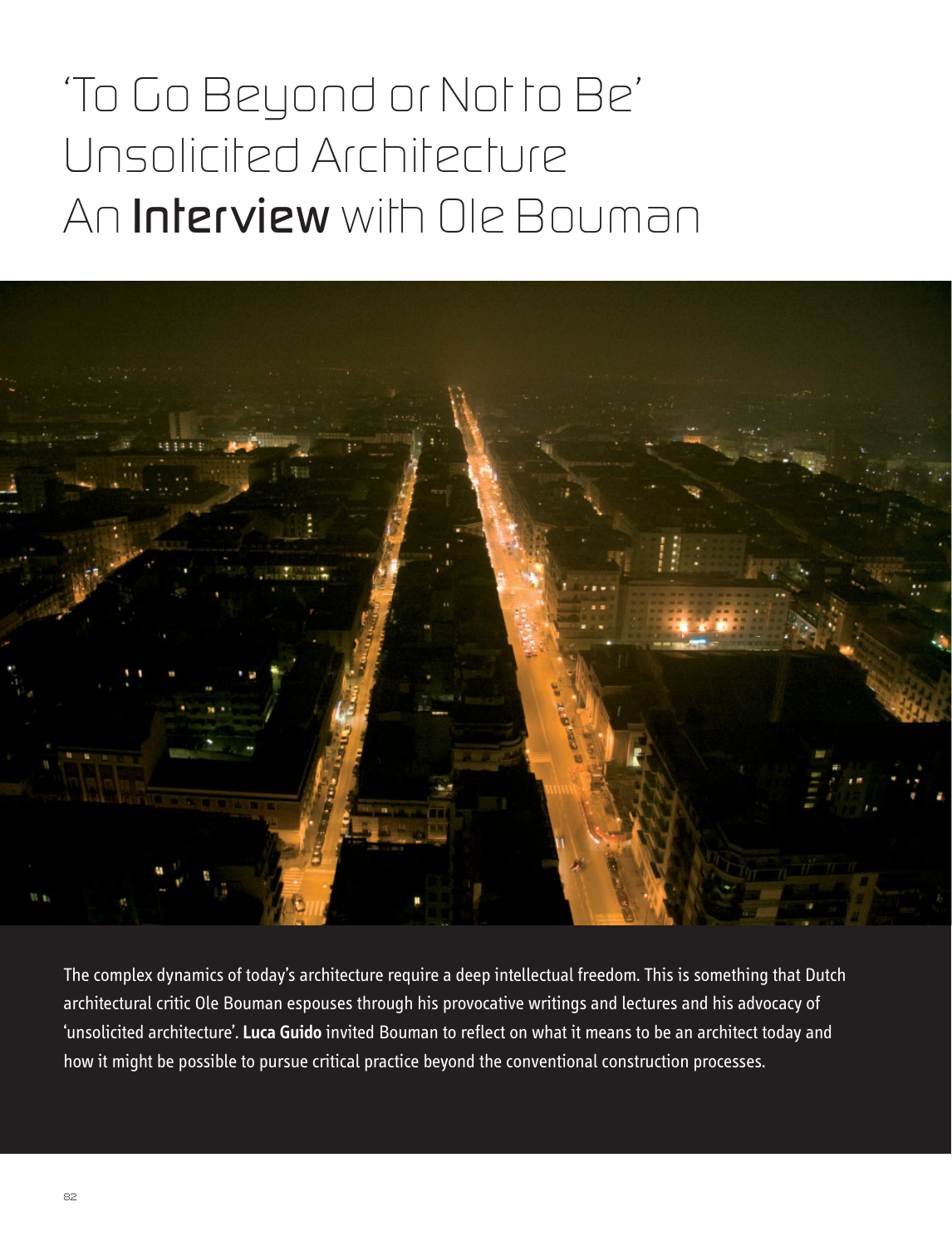The phenomenon of 'theoretical meltdown' has created a varied and complex architectural landscape. In many cases architecture has moved away from the utopian impulse that characterised it in the past, and it seems that as a discipline it is no longer able to relate to the rapid changes in today's society or properly understand new urban paradigms.

Among those who are currently exploring and writing about the new dynamics of contemporary architecture, Ole Bouman is certainly one of the most interesting. One of his objectives is to make architects more aware of the frontiers of their profession. To him, 'to go beyond' – beyond form, beyond language, beyond disciplinary frontiers – is the new motto for architectural research. Indeed, 'Architecture must go beyond itself' was the key theme of the first issue of *Volume*, the now quarterly magazine Bouman edits, and which he founded with Rem Koolhaas and Mark Wigley. $<sup>1</sup>$  And 'Out There: Architecture</sup> Beyond Building' was the title of the 11th International Exhibition of Architecture at the Venice Biennale (2008), directed by Aaron Betsky.

It is clear that over the last two or three decades the way of thinking about architecture has changed dramatically. Today brand, communication, and other instruments of the mass media circus that are subjected to the logic of capital and advertising, play a direct role in controlling the way we think. It is thus no coincidence that Bouman, in his articles and conferences, often deals with the concepts of intellectual freedom, agitation, power, destruction and so on. These are issues chosen by society, issues that are part of everyday reality and far from the classical contents of discipline. But how can we derive from this reality the stimulus to promote a new architecture? According to Bouman:

'In answering this question, I'd like to focus your attention on one of the phenomenal challenges of architecture: to design without a request. The questions you have posed seem rather instrumental to me, intended to solicit my opinion about something. However, the topics you raise are not about resolving something or expressing myself; rather, they represent fields of speculation and the exploration of opportunities for architecture today.

'My opinion doesn't really count. What interests me the most is an assessment of the cultural and historical dynamics in which architecture finds itself today. These dynamics, of a mind-boggling nature, affect everything that we consider architecture or architectural: its

'It's stunning how a discipline that we know to be so slow, expensive and respectable, today manifests itself as a swirl that doesn't stop anywhere. Buildings become "effects", interiors become "terminals", cities become instant skylines – everything at a pace that ridicules any reflexive attitude at the price of becoming completely irrelevant or obsolete.'

definition, its mandate, its output, its corpus of knowledge, its education, its inspiration, its legitimacy, its techniques and methods, its social status, its communication.

'It's stunning how a discipline that we know to be so slow, expensive and respectable, today manifests itself as a swirl that doesn't stop anywhere. Buildings become "effects", interiors become "terminals", cities become instant skylines – everything at a pace that ridicules any reflexive attitude at the price of becoming completely irrelevant or obsolete. The paradigm set by Shanghai or Dubai, and by Nazarbajev or King Abdullah, has nothing to do with heritage or history, classics or vernacular – not even with what we know as "city".

'Architecture as a discipline still has to come to terms with this. What does it mean if a new reality has to be created with brand-new money, on brand-new sites, by brand-new clients for brand new purposes that combine Dante and Disney? Or even without a purpose … Not all has changed. What keeps architecture for ever connected with its past is the way it articulates the encounter between space and human creativity. Perhaps it is extremely difficult to define a core for a profession that is at risk of being dissolved or realigned with new energies, but that doesn't mean there is no architecture. As long as we move around through virtual spaces, inside buildings, around buildings, between buildings, in streets, neighbourhoods, cities and landscapes, spatial creativity will have a rationale.

'The issue is that if you don't perceive the big-time changes, your creativity will never be as creative as it could be. To make sure it is, you have to go beyond. Moreover, it is a matter of "To Go Beyond or Not to Be," as *Volume* magazine puts it.<sup>2</sup>

'Going beyond the preconceptions, expectations and accomplished facts today is not just a matter of belonging to the avant-garde of architecture. It is now more than ever an existential necessity to continue as an interesting and appealing discipline that keeps attracting the brightest minds. Architecture has always been a very conservative discipline that stuck to its foundations: shape, construction, space and place. But if we consider the emergence of temporary shapes, moving constructions, interactive spaces, non-places, to name a few contemporary architectural

## **Milan, Italy, 2008**

This view at night captures aspects of a part of this very traditional city. Buildings follow a regular logic, aligned to road axes and organised in similar-sized blocks.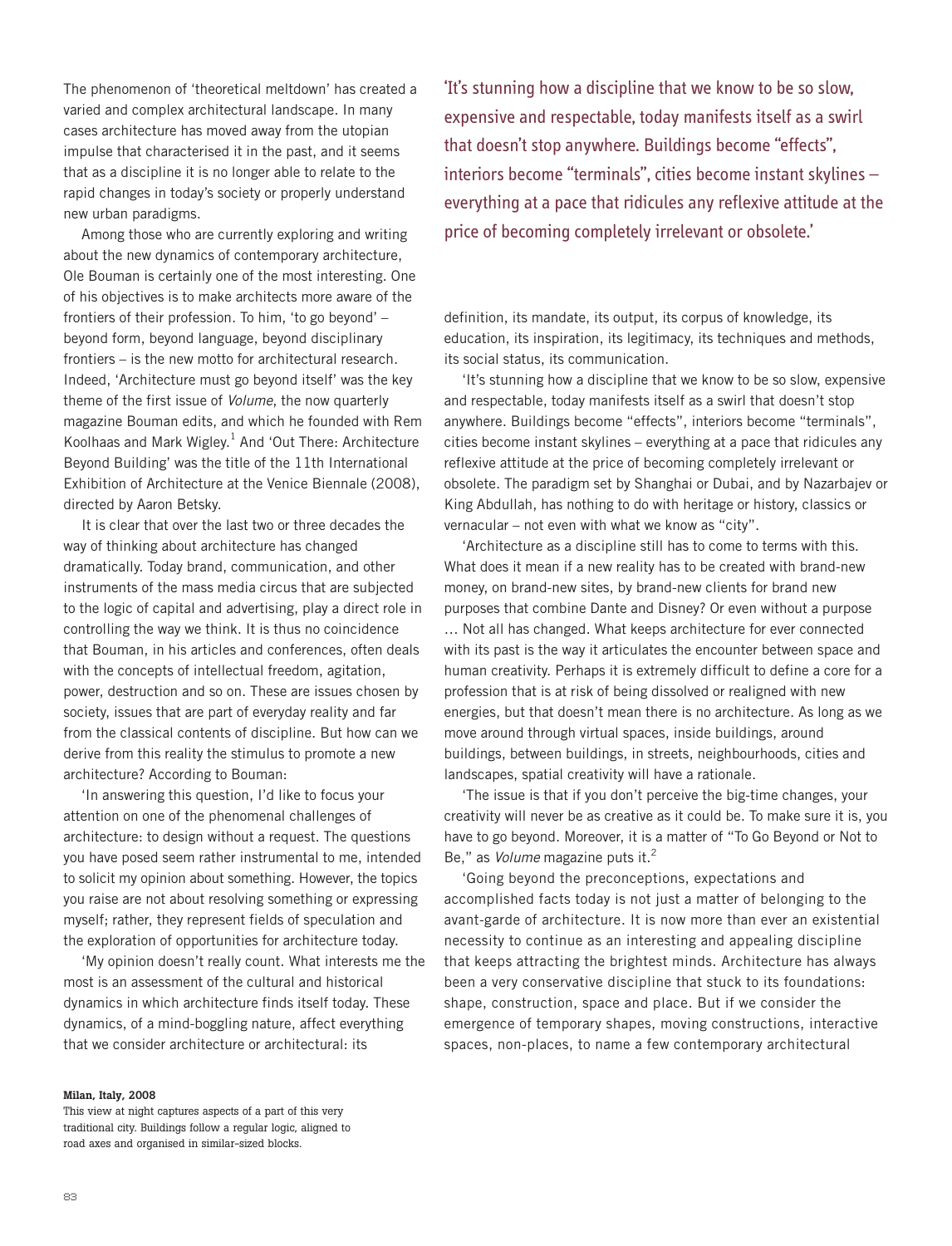

## **Dubai City, Dubai, 2008**

Skyscrapers and buildings under construction. Planning governed by complex economic dynamics, money and entertainment, and the densification of spaces and buildings, makes this city an urban and architectural phenomenon hard to interpret with traditional disciplinary tools.